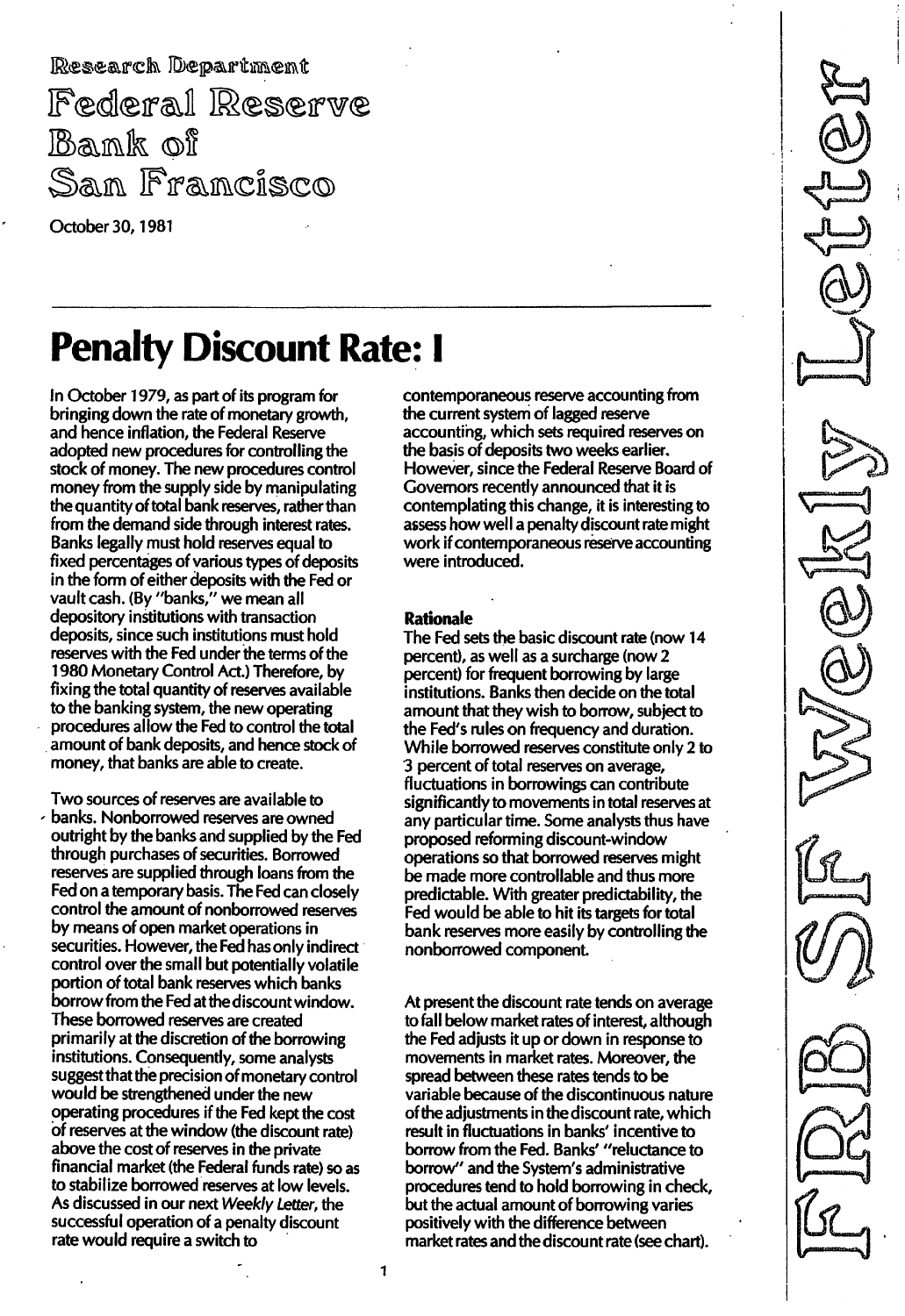Research Department

## Federal Reserve Bank of San Francisco,

Opinions expressed in this newsletter do not necessarily reflect the views of the management of the Federal Reserve Bank of San Francisco, or of the Board of Covernors of the Federal Reserve System.

Tying the discount rate to market rates would eliminate fluctuations in the incentive to borrow, and thus would help make borrowings more predictable. Still, this would not eliminate all of the variability in borrowing. To keep such variability to an absolute minimum, the Fed would also have to set the discount rate at a penalty level, somewhat above market interest rates. Banks without alternative souces of funds for making adjustments in reserve positions cou Id still do so at reasonable cost. But the amount of borrowing would be quite small and therefore considerably more predictable than it is now because banks would generally find it less costly to borrow in the private financial markets than at the window.

#### Sources of control errors

Whether a penalty discount rate would actually help to improve monetary control depends upon the size of the errors stemming from the variability in borrowed reserves, and also upon the system of reserve requirements in use. To analyze those factors, we first examine the major sources of error in monetary control during the initial year of the Fed's new operating procedure, and then consider the implications of alternative reserve-requirement systems.

A monetary aggregate may deviate from the mid-point of the annual target range for four different reasons. The first of these is an "intentional" deviation - a difference between the System's targeted short-run path for the monetary aggregate and the mid-point of its annual target range. Intentional deviations occur when the Federal Open Market Committee (FOMC) instructs the Trading Desk to supply bank reserves consistent with money paths that are closer to the upper or lower bound of the annual target range. For example, for a time in the spring of 1980 when M1-B was below its target range, the FOMC chose a short-run path close to the lower bound of the annual target range, to avoid an excessive interest-rate decline that could have weakened the dollar and adversely affected inflationary expectations.

Overall, in the first year of the new operating procedure, the absolute monthly deviation of M1-B from the mid-point of its annual target range averaged 1.40 percent. But M1-B deviated on average by only .78 percent from the FOMC's desired short-run path. So the Committee's "intentional" deviations were quite significant.

Three different types of operating errors also caused deviations from the FOMC's desired short-run growth path. For any given month, these included misses due to 1) errors in the projected "multiplier" relationship between the monetary aggregate and total bank reserves, 2) errors in hitting the targeted path for nonborrowed reserves, and 3) errors in ,projecting the total amount of discount-window borrowing. The first two types of error were both relatively small . compared to the third in the first year of the new operating procedure. The average absolute monthly deviation was .47 percent for the M1-B multiplier (in relation to its predicted value), and was .43 percent for non borrowed reserves (in relation to the targeted path for total reserves). In contrast, the average absolute deviation of borrowed reserves from projected levels (also as a percent of the total reserve path) was. 94 percent --- twice as large as either of the other two types of operating errors.

The size of the errors in projecting borrowing would seem to support the case for a penalty discount rate. However, if these errors partially tend to offset the other two types of errors, monetary control would not necessarily be worsened by borrowed reserve variability. A significant amount of offsetting actually occurred, since the sum of all three operating errors amounted to 1.84 percent -- over twice the .78 percent average deviation of the Ml-B from the FOMC's short-run path. The major reason was an inverse relation between errors in projecting borrowed reserves and errors in predicting the multiplier. Because of the tendency for offsetting errors, we cannot tell from the data alone whether or not the reduction in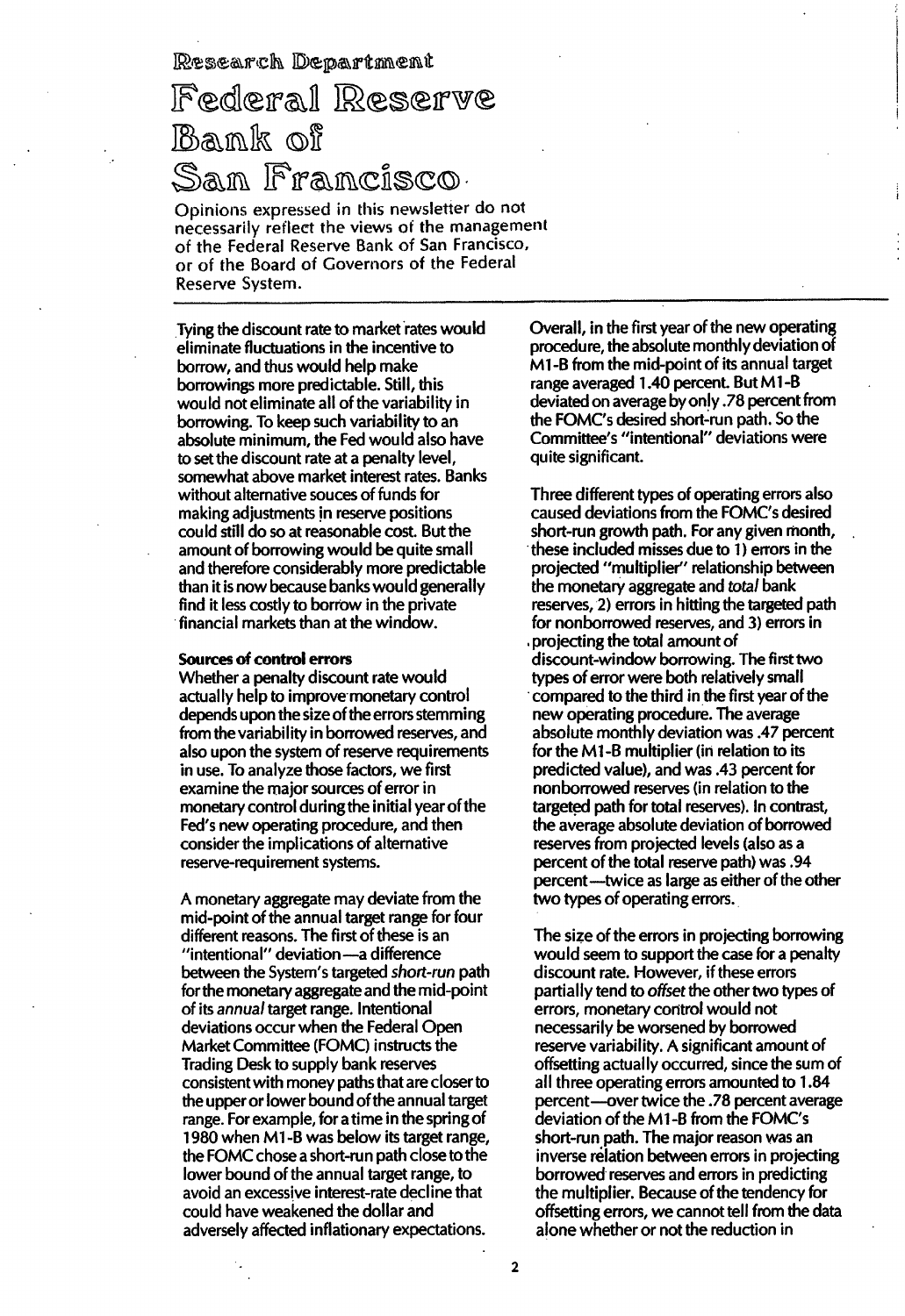

borrowing errors obtainable through introducing a penalty discount rate would actually improve monetary control. Our next Weekly Letter will present some evidence on whether a penalty rate would be likely to reduce control errors on balance.

#### Alternatives to penalty rate

Even if a penalty rate were not adopted, errors in monetary control arising from variability in borrowings could be reduced in other ways-first by making more forward-looking projections of the level of borrowing. In the first year under the new operating procedures, the Fed generally set projected borrowings each month at a level equal to the average amount of borrowing in the previous control period. This procedure generates reasonably accurate forecasts of borrowing when interest rates are stable. But the procedure tends to underestimate borrowing in periods of rising interest rates, and does the reverse in periods of falling interest rates. Although the Fed sometimes revises borrowing projections within the control period, errors still have generally been associated with the direction of changes in interest rates. However, the Fed can predict interest rates to some extent, because their movements flow partly from the adjustments in total bank reserves required to keep the monetary aggregates on path. Therefore, a more forward-looking setting of the projected borrowing level at the beginning of a control period, as well as larger adjustments within it, might help to reduce borrowing errors.

Errors in projected borrowing also could be reduced by more frequent adjustments in the discount rate, to keep it more closely in line with market rates of interest. Borrowing levels could be made more predictable if there were smaller fluctuations in the incentive to borrow, through greater flexibility in the

discount rate. Of course, in the extreme this would be equivalent to tying the discount rate to current market rates. Unfortunately, however, there are limits to the feasible amountof short-run flexibility in the discount rate under the present system of lagged reserve accounting, where reserves are required against deposits outstanding two weeks earlier. Tying the discount rate to current market rates, either at a penalty level or otherwise, with lagged reserve accounting would tend to produce a short-run ratcheting in the level of interest rates, because the amountof reserves desired by banks is almost completely fixed within any two-week period. For example, a discount-rate increase produced by a rise in market rates would drive up the Federal-funds rate as banks tried to borrow reserves from each other instead of the Fed, and this would then produce a further increase in the discount rate, and so on.

In summary, we could obtain some reduction in monetary-control operating errors by using more forward-looking projections of borrowed reserves and by making more frequent adjustments of the discount rate. But with the present system of lagged reserve accounting, the apparently simple solution of tying the discount rate to current market rates (ateither a penalty level or otherwise), would create very large instabilities in interest rates. Moreover, even under contemporaneous reserve accounting a tied or penalty rate might not actually reduce monetary-control errors by much, or at all, if borrowing errors tend mainly to offset opposite multiplier errors. In our next Weekly Letter, we will detail the changes in reserve requirements necessary for the successful operation of a penalty discount rate, as well as the likely resulting errors in monetary control.

JohnP. Judd and Adrian W. Throop